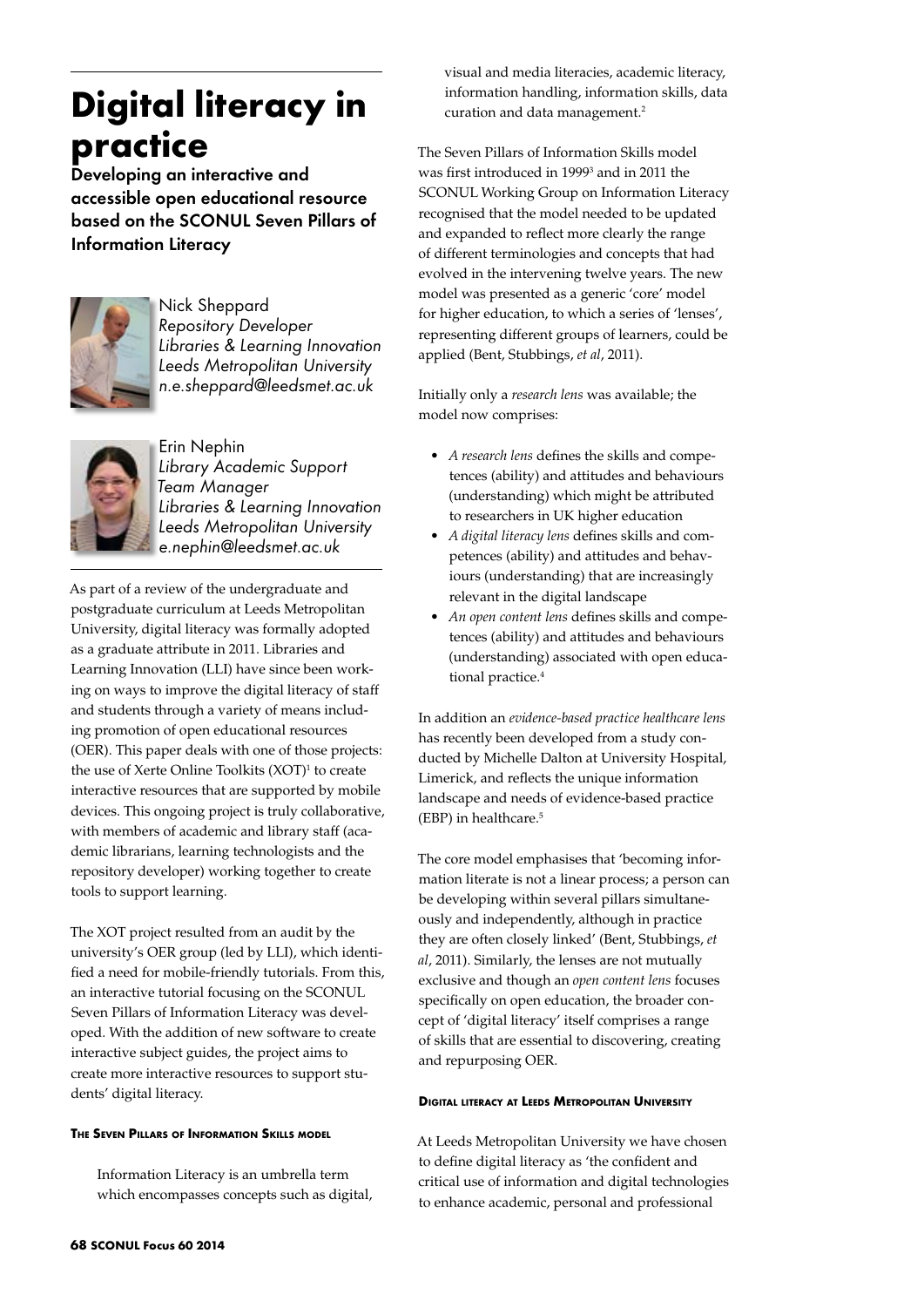development.'6 This definition encompasses a variety of skills and capabilities, which include information literacy, digital scholarship, media literacy, computer literacy, communication and collaboration, academic practice and professional development planning. The SCONUL Seven pillars model of information literacy now sits within this definition of digital literacy across the university.

The definition was deliberately broad in scope and combines many elements of good practice taking place across the university; it is recognised, for example, that there is a need to create and promote OER in order to best serve teaching and learning. The logical step was to create a resource that could be used both at Leeds Met and by others to define information literacy, and in order to make it relevant to others a decision was made to include the digital literacy lens even though it differs slightly from our own definition of digital literacy.

#### **Information and digital literacies and OER**

According to Jisc, OERs are teaching and learning materials licensed such that they can be re-used, re-purposed, re-mixed and re-distributed and can comprise full courses, course modules, lectures, games, teaching materials and assignments in the form of text, images, audio, video and may even be interactive.7 However, if one considers the contextual meaning of 'open' more carefully, this definition is not perhaps as straightforward as it first appears; how easily and effectively a resource can be re-used depends not only on a suitable licence but also on file format, whether it is proprietary and / or requires specific software to run or edit, for example, or is compatible across different internet enabled devices (desktop computers, smartphones, tablets).

According to the 'identify' pillar of the *digital literacy lens*, a mark of competence is to understand 'the benefits and limitations of using different forms of digital content, tools and technologies to meet specific needs'. You are almost certainly reading this document as a PDF,<sup>8</sup> which was a proprietary format controlled by Adobe from 1993 until it was released as an open standard in 2008.<sup>9</sup> It is ubiquitous on the modern web, and discounting HTML itself, is probably the most prevalent format for making documents available online. However, PDF is arguably not the best format for OER that can be 're-used, re-purposed, re-mixed and re-distributed': Adobe Acrobat or similar software is required to edit, images are not re-usable

in native web formats and care needs to be taken to ensure accessibility. Similarly, Adobe Flash is often used to create interactive OER and traditionally has underpinned commercial e-learning software like Articulate,<sup>10</sup> as well as being used to run a range of video and other media players. Apple's well-known decision not to support the format, and inconsistent implementation on other tablet devices and smartphones, combined with the fact that mobile devices are increasingly important for accessing online media compared to the traditional desktop PC, means that Flash is unlikely to be the best choice for developing interactive OER ; this fact underpins the development of HTML5, 'designed to deliver almost everything you want to do online without requiring additional plugins'.<sup>11</sup>

#### **Xerte Online Toolkits**

Xerte Online Toolkits (XOT) is Open Source Software developed at the University of Nottingham,<sup>12</sup> a suite of browser-based tools to create interactive learning materials:

*Content can be delivered to all devices using standards compliant HTML5 and a responsive template can deliver material to both small screens and large desktop computers.*

XOT is web- rather than desktop-based so needs to be installed on a web-server. Technical implementation is relatively straightforward, however, and has the advantage that it can be accessed from any networked PC rather than only from a small number of licensed machines, as is often the case with specialist commercial software. This means it can be made available to all staff, and potentially students, across an organisation and is itself a potential tool for teaching digital literacy.<sup>13</sup> Input is form-based, intuitive enough for beginners, with the option to use HTML tags or more sophisticated web-based technology. It can also be embedded on any web page using an iframe. Moreover, as output is HTML5, unlike proprietary software, content is accessible on any device / browser including mobile. Like any HTML webpage, content can also be more easily reused even without access to the software itself.

## **Developing an OER based on the SCONUL Seven Pillars of information Literacy**

At Leeds Metropolitan University we were aware of SCONUL's core model and the lenses derived from it. However, other than the primary sources (PDF and Microsoft Word documents) we were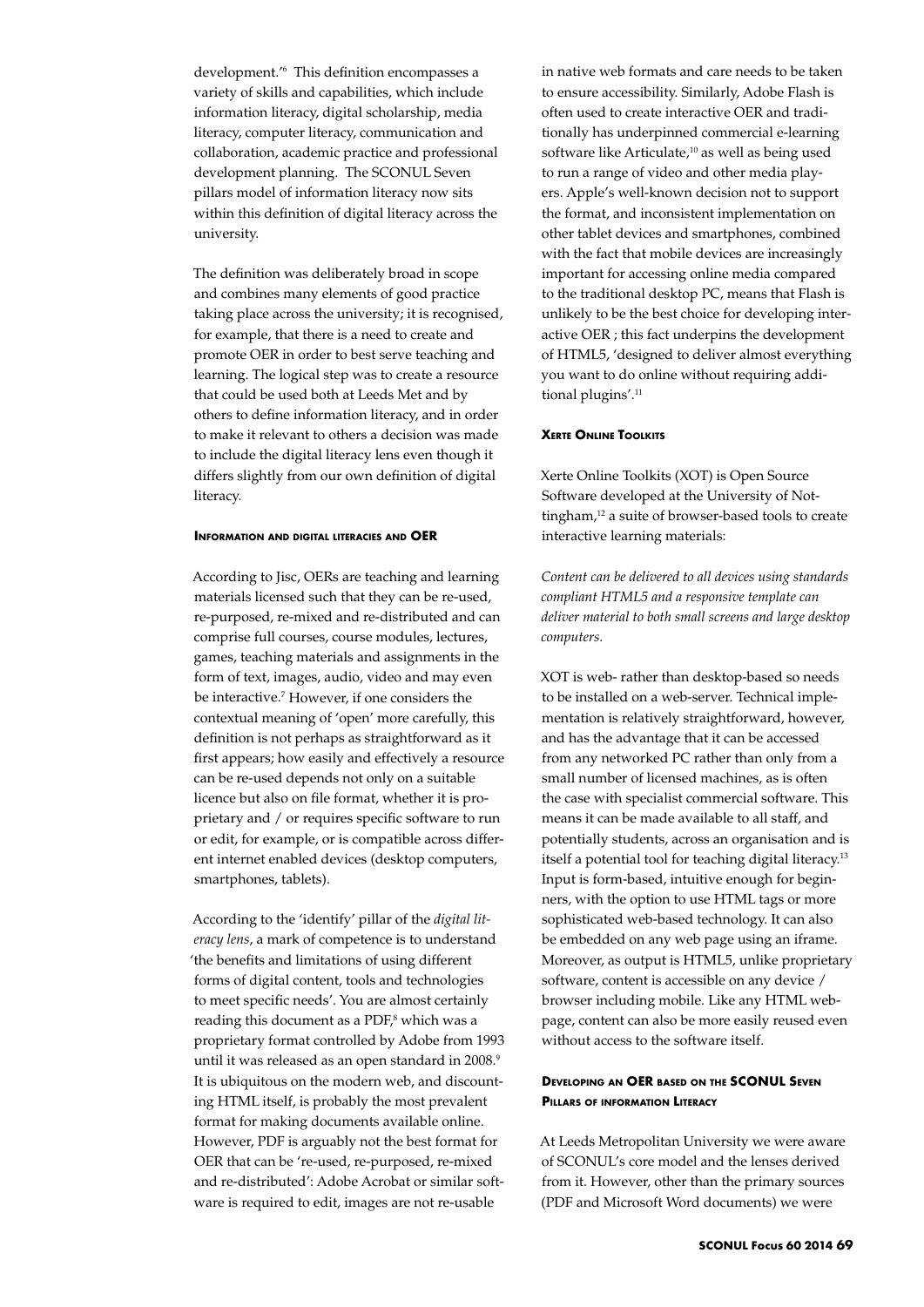not able to find resources that could easily be 're-used, re-purposed, re-mixed and re-distributed', and XOT seemed like the ideal solution to develop an OER that comprised both the core model and existing lenses.

The resource is available from Jorum $14$  and is included in the new Information & Digital Literacy Skills collection.15 It provides an interactive version of the core model and each of the lenses (including Michelle Dalton's evidence-based practice healthcare lens), with pillars as clickable hotspots to enable the user to navigate their way around.

#### **Future developments**

This resource comprises fairly basic functionality, and future iterations might utilise more of Xerte's functionality, to incorporate quizzes, for example, or other self-assessment activities.

A project group from the library is continuing to explore XOT as a potential tool to develop a wide range of tutorials as well as advocating its use to develop teaching and learning materials and OER across the university.



As a derivative resource it is licensed according to the terms of the licence applied to the original. Creative Commons Attribution-ShareAlike 3.0 Unported licence (CC BY-SA 3.0),<sup>16</sup> which means you are free to share (to copy, distribute and transmit the work), to remix (to adapt the work) and to make commercial use of the work with appropriate attribution. ShareAlike means that if you alter, transform, or build upon this work, you may distribute the resulting work only under the same or a similar licence. It includes links to download three different versions of the resource, a zip file that can be uploaded to a web server, a SCORM package for use in a VLE like Blackboard or Moodle and an 'archive zip' for import / edit in XOT.

#### **References**

Warnock, J. (1991), The Camelot Project. Available online: http://www.planetpdf.com/planetpdf/pdfs/warnock\_camelot.pdf [accessed 18th November 2013]

The SCONUL Advisory Committee on Information Literacy (1999) Information skills in higher education: a SCONUL position paper

Moira Bent & Ruth Stubbings et al. SCONUL Working Group on Information Literacy 2011. The SCONUL seven pillars of information literacy core model for higher education. London: SCONUL